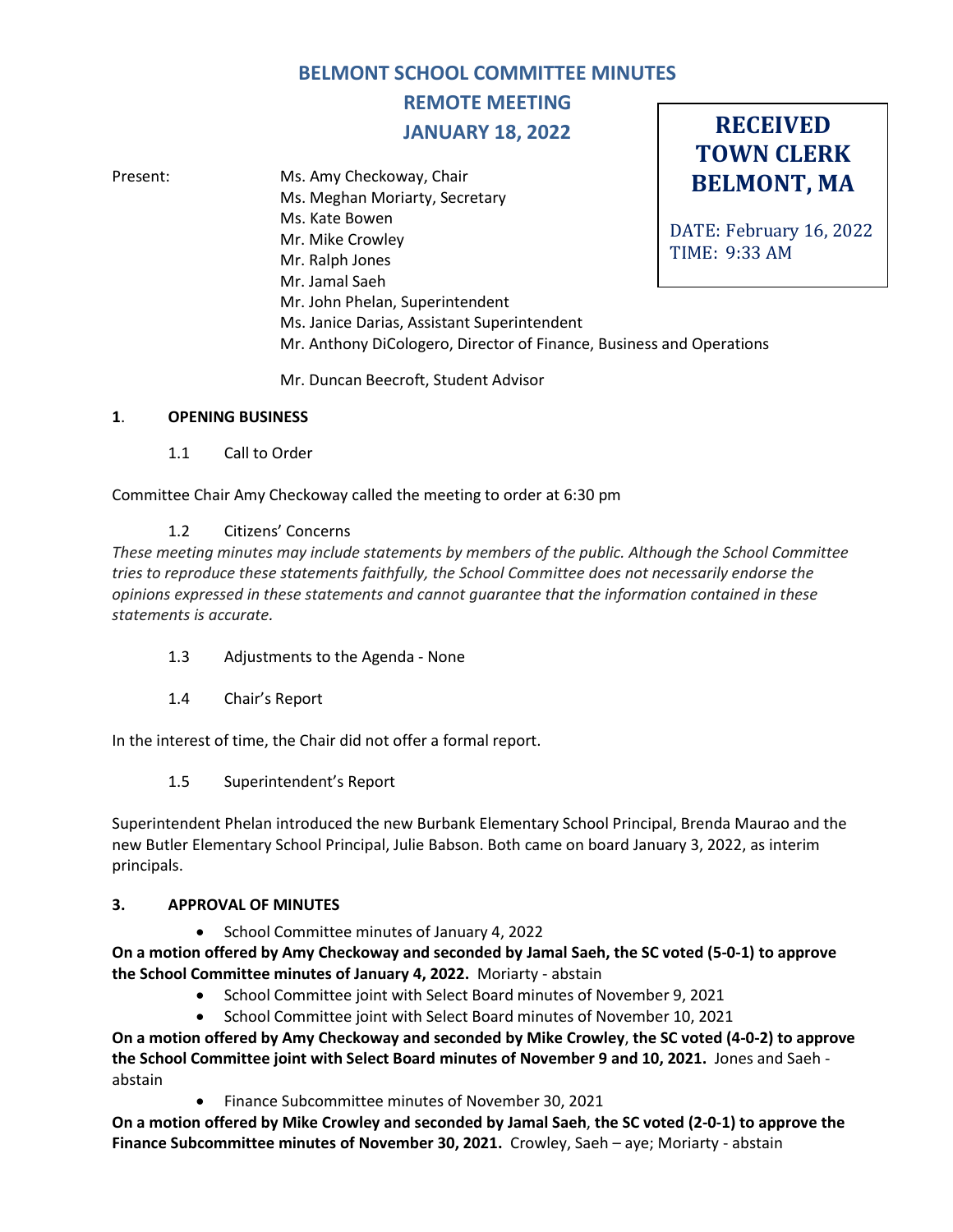• Curriculum & Instruction minutes of December 13, 2021

**On a motion offered by Amy Checkoway and seconded by Ralph Jones**, **the SC voted (3-0-0) to approve the Curriculum & Instruction minutes of December 13, 2021.** Checkoway, Jones, Moriarty - aye

• School Committee Workshop minutes of October 13, 2021

**On a motion offered by Amy Checkoway and seconded by Mike Crowley**, **the SC voted (4-0-1) to approve the School Committee minutes of October 13, 2021.** Jones - abstain

• Equity Subcommittee minutes of December 9, 2021

**On a motion offered by Mike Crowley and seconded by Jamal Saeh, the SC VOTED (3-0-0), on a roll call vote to accept the Equity Subcommittee minutes of December 9, 2021.** Crowley, Saeh, Checkoway - aye

## 4. MAJOR BUSINESS

4.1 FY23 Budget Presentation (Community Forum)

Superintendent Phelan brought the first draft of the FY23 Budget to the SC and community for discussion *(SC Document: FY23\_Budget\_Discussion\_DRAFT\_2021-01-18\_20SC\_rev.pdf)*. This multi-staged process focusing on district and student needs began with a draft presentation at a Finance Subcommittee meeting. Mr. Phelan reported the current draft has a general fund budget is \$68,930,222, which is a \$2.7M increase over the FY22 budget, and is within the amount calculated in the Financial Task Force 2 model.

The FY23 budget working assumptions were presented under the following categories:

• Positions

During FY22, additional fractional positions were increased due to student needs. These positions are included in the FY23 roll-forward budget. Examples of these positions presented included 0.40 Nurse and 0.40 MS Math. Superintendent Phelan presented the part-time athletic director position for FY22 as reinstated to full-time for FY23. Not all incremental adds in FY22 have been included in the FY23 Budget. Mr. Phelan then provided an overview of ESSER funded positions and the one-year reallocation positions.

• Salary and wages

The district is negotiating five union contracts. Budget includes estimated amount for COLA assuming step advancement.

• Restoration of FY22 non-salary reductions

Non-salary reductions in FY22 in amount of \$295K including clubs and activities may be partially restored in FY23, but will be offset with additional revolving cuts of \$150K.

• Texts, materials, supplies & equipment

Departmental operating expenses and equipment are indexed at FTF2 rate of 2.5%, tech budget at net decrease of \$50K and regular day transportation indexed for contractual increase.

• Special Education and fringe

Special education and fringe indexes ranged from 5% (tuitions, contract services) to 7% SPED transportation to 10% workers comp (Town and Schools). These %s are based on the Financial Task Force modeling.

The district's review of enrollment found overall enrollment is down the past two years, although Special Education and English Learner education enrollments are increasing. Superintendent Phelan reiterated the FY23 budget is being informed by current and emerging student based needs.

The district will incorporate SC feedback and will consider potential new positions for FY23 based on enrollment and needs for specific student populations. A placeholder of 6.0 additional FTEs in the FY23 budget will be used at this time in an effort to identify anticipated needs. Total estimated cost of these additions are (salary + benefits) ~\$540K bringing FY23 General Funds budget to \$69,470,222. Federal funds will leave operating budget by FY25.

Chair Checkoway took comments from SC members.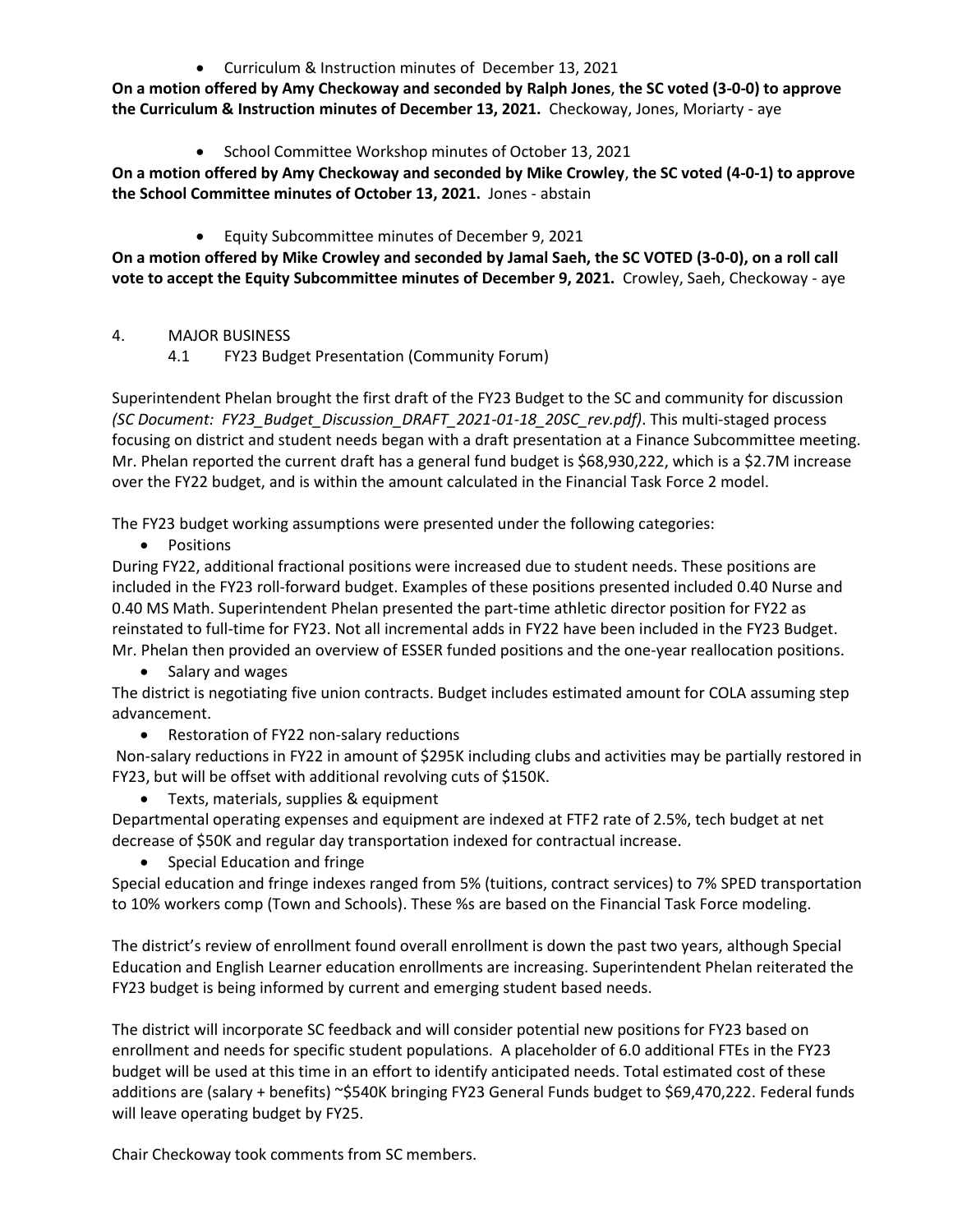Members appreciated the breakdown of needs by population. Member Saeh asked about fractional FTE increases and 6.0 placeholders. He inquired as to whether the Math Challenger instructor position(s) will be impacted if the 7/8 grade math acceleration class(es) is reinstated. Superintendent Phelan confirmed the district is not going back to the previous accelerated math model but will grow from the current Challenger program.

Member Moriarty asked if the district staffs at the mandated SPED level or above that level. Mr. Phelan indicated the district strives to best support every child with services; the term "mandated service" is used so the community understands there are requirements for certain things. Moriarty inquired why Athletic Director reinstated as previous position and not split into Wellness and Athletic.

Member Crowley hopes the district will evaluate the progress of the Challenger Math program and will look at other synergies as 7/8 students will be in same building in the 2023-2024 school year. Mr. Crowley also recommended some of the FY22 reallocated positions be looked at to continue into FY23 due to their longterm need (social worker, reading, math)

Chairperson Checkoway asked for more information on the structure of the Special Education department and how the two new SPED elementary chair positions are helping. She would like to see what the impacts are. Checkoway anticipates some of the federally funded positions may be beneficial to keep.

Member Bowen inquired as to student participation in co-curriculars (PE, Arts) and how students are accessing these co-curriculars. Bowen suggested coordinating Athletics Director with Wellness and Mental Health as well as PE.

Chair Checkoway took comments from community.

*Lisa Pargoli – Asked where the temporary positions (ESSR) are being tracked. She indicated the positions should not be reinstated they cannot be afforded.* 

*Bill Anderson – Felt it is misleading to call unavailable federal funds for FY24/25 a "staff gap" and he recommended adjusting the last bar graph. Mr. Anderson cautioned the district and committee from putting projections out to community.* 

*Kara Sassone – Inquired how the anticipated additional staff for the new school to district (7/8 wing) will be addressed.*

*Allison Lenk- Asked if there is a limit on out of district students or non-resident employee children, and how many are currently registered along with implications of costs.* 

Superintendent Phelan commended Chair Checkoway on her desire to have the budget dialogue early and in front of the community in order to provide individuals with a forum for asking questions and receiving answers. Phelan commented the challenge ahead is that the district will fully expend the ESSER funding in FY23, leaving only the use of remaining ARPA funds and "Free Cash" in FY24. The move of grades 7 and 8 students to the new school will need to be planned carefully for the 2023-2024 school year as it will come with additional expenses.

4.2 Health Update

Superintendent Phelan presented a BPS COVID Health and Safety Update and reiterated the goal for the BPS is to keep school open for students and in-person learning. *(SC Document:* 

*Health\_Updates\_SC\_1\_18\_22\_2)* Recent information from Governor Baker, DPH and DESE reported on a new program that will provide weekly take home antigen test for all staff and students. The District will "pause" test and stay, and contact tracing, with more information forthcoming from a DESE webinar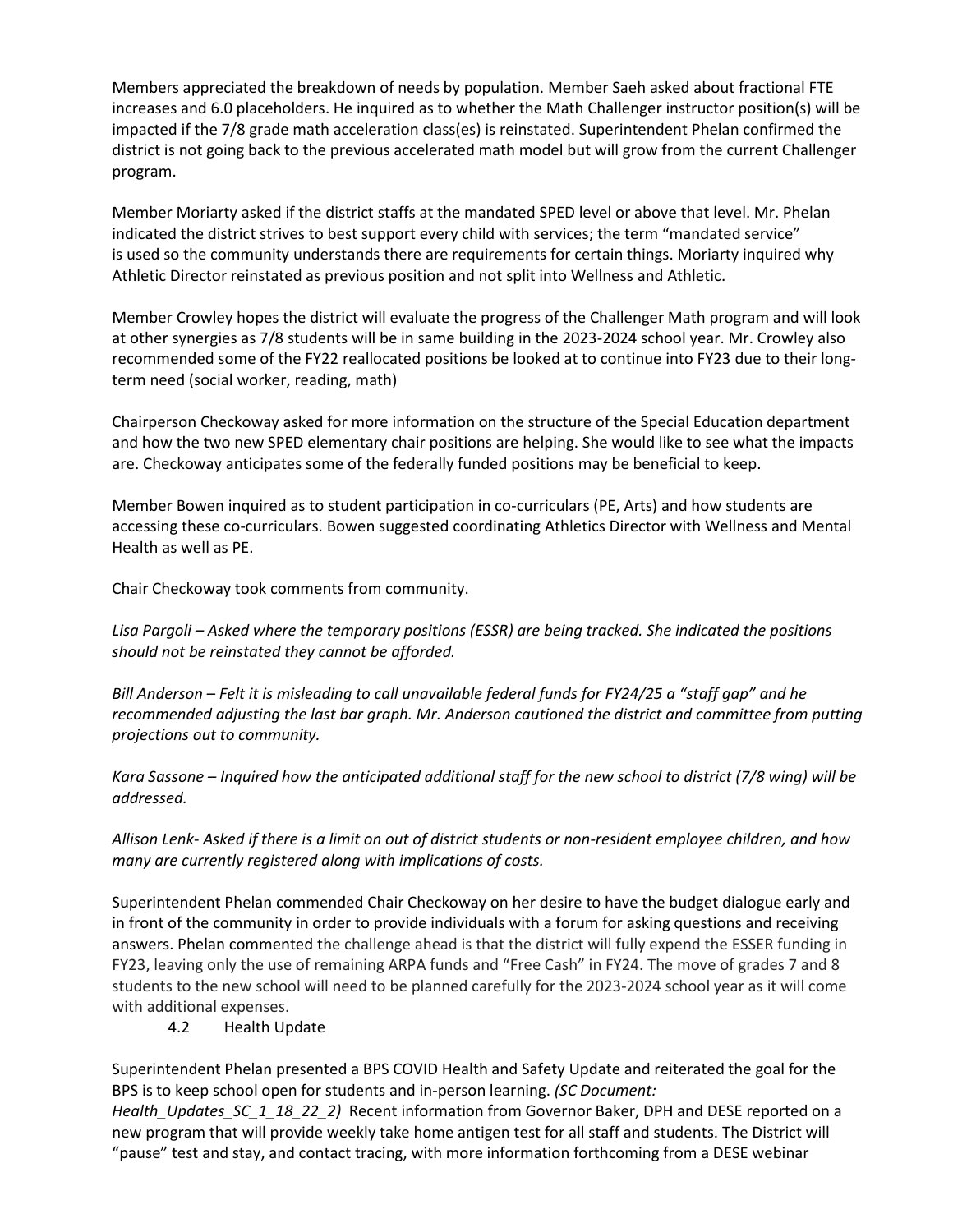tomorrow. Superintendent Phelan reviewed recent vote and motions from the January 11, 2022 SC and gave updated data on positive community cases in m attendance for staff and students and vaccination rates/pool testing/consent forms.

School Committee members asked questions pertaining to reporting, PCR vs. antigen testing, vaccination opportunities.

Chair Checkoway took questions and comments from the community.

*Corinne Olmsted- Asked if there is distinction from DESE, BoH, CDC with vaccinated and unvaccinated students quarantine requirements, Ms. Olmsted indicated it may be detrimental to students for Belmont to have 10 day quarantine at elementary levels.*

## 4.3 Rink Design Update

School Committee member Meghan Moriarty along with Mark Healy, Chair of the Rink Design Committee hosted a discussion on various aspects of the rink project. The Design Committee is coming before SC for permission to work with BMHSBC and SB to study other rink design options beside what the SC voted on previously. Mr. Haley commented that the original Perkins & Will design was preliminary and some aspects were out of normal ratios (ex. 11K ft. locker room for a 20LK ft. fieldhouse). The proposed review will include renovation options, rink location, parking review, program needs. The Select Board encouraged the Rink Design Committee to have a schematic design completed before Town Meeting, Spring 2023.

Some School Committee members were concerned that another review of the process would set back the current schedule of the BMHSBC as it pertains to the fields and may upset other athletic groups who were not given space in the current design.

SC allowed the Rink Design Committee to conduct a review of alternative design possibilities, while keeping previous talks in mind. The group will come to SC before any decisions made and anticipates an update in March.

4.4 BHS Program of Studies (vote)

At the previous SC meeting, High School administrators presented the BHS Program of Studies for 2022- 2023 *(SD Document: 2022-23\_ProgramOfStudies\_Presentation1\_2022)*, which Included three new course proposals. AP World History: Modern, Chinese 5 Honors, and Statistics and Probability Honors.

## **On a motion offered by Amy Checkoway and seconded by Ralph Jones, the SC voted unanimous (6-0-0) to approve the Program of Studies with recommended additions for the 2022-23 SY.**

4.5 2022/23 Calendar (vote)

At the previous SC meeting, Superintendent Phelan presented the school calendar for 2022-2023 *(SC Document School\_Calendar\_2022-2023\_DRAFT\_version2\_12152021)*. The proposed first day of school will take place September 7, which is inconsistent with SC policy but based on construction needs of Belmont Middle and High School Building Committee.

**On a motion offered by Meg Moriarty and seconded by Kate Bowen, the SC approved unanimously (6-0- 0) to accept the 2022-2023 School Calendar as presented.**

4.6 YRBS Follow Up